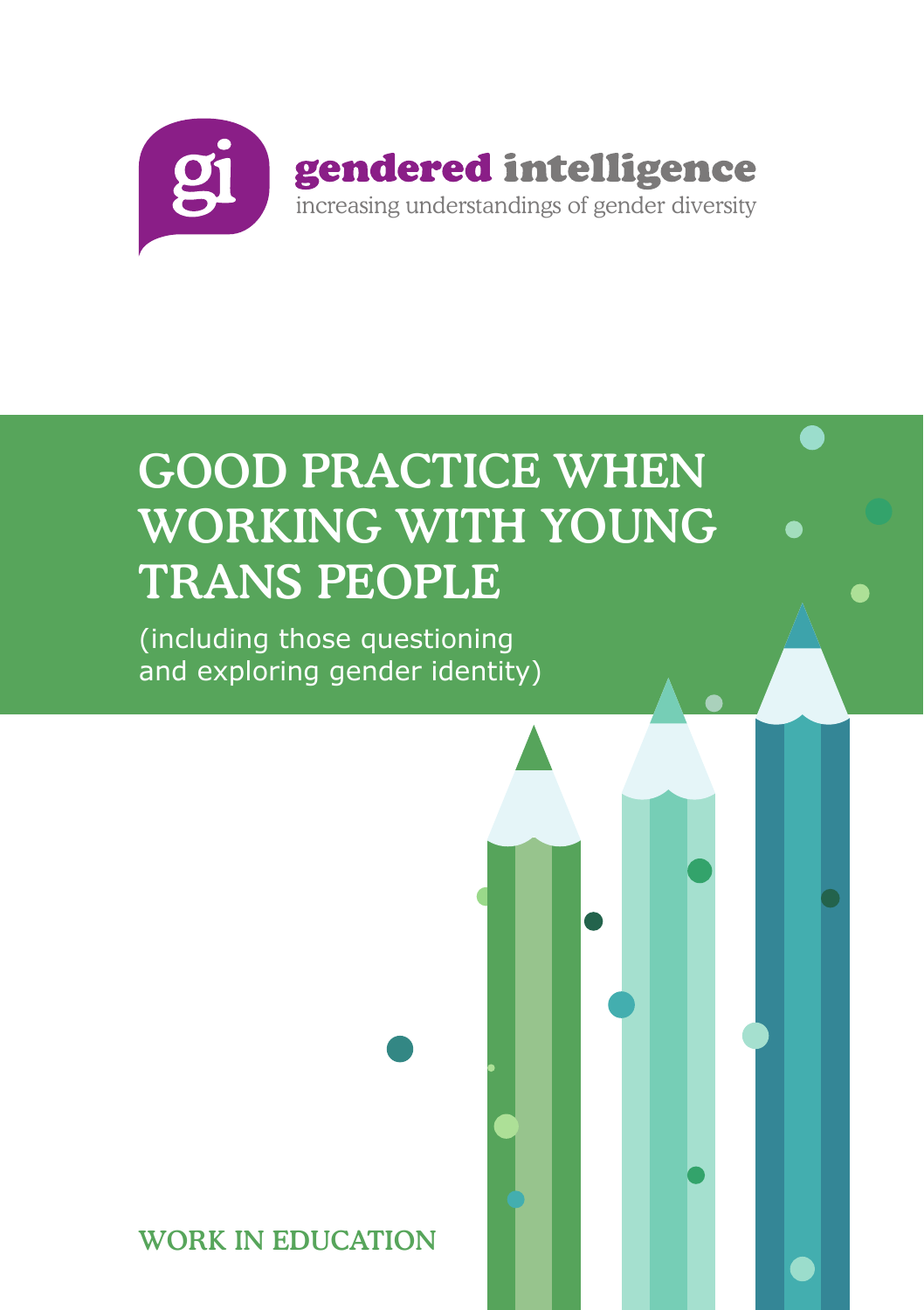# **EVERYDAY PRACTICE**

These points of good practice are important because you won't always know when trans people are around. Someone may be starting to question their gender; or they may already know they are trans but haven't told anyone. These good practice points support all trans people, including those who are not 'out'. Many of these actions have wider positive impact for everyone.

- When working with other people, start with gender neutral language until you know someone's choices
- Avoid arbitrary gendered divisions (e.g. 'boys on the left')
- Avoid reinforcing gender stereotypes (e.g. Boys play football, girls do ballet)
- Challenge and stop HBT related bullying, including comments or 'jokes'
- Challenge and stop inappropriate questioning/ asking about anatomy
- Champion your trans person's rights

### **PROVIDING SUPPORT WITH SOCIAL TRANSITION**

In addition to the everyday good practice elements, there are some extra things to consider in the specific situation when someone transitions in your setting. These points of good practice are key to ensuring young people have a positive experience of transition.

- Involve the trans person  $-$  what are their wishes?
- Ask, listen, respect use people's chosen name, pronoun, title
- Recognise and apologise for mistakes and move on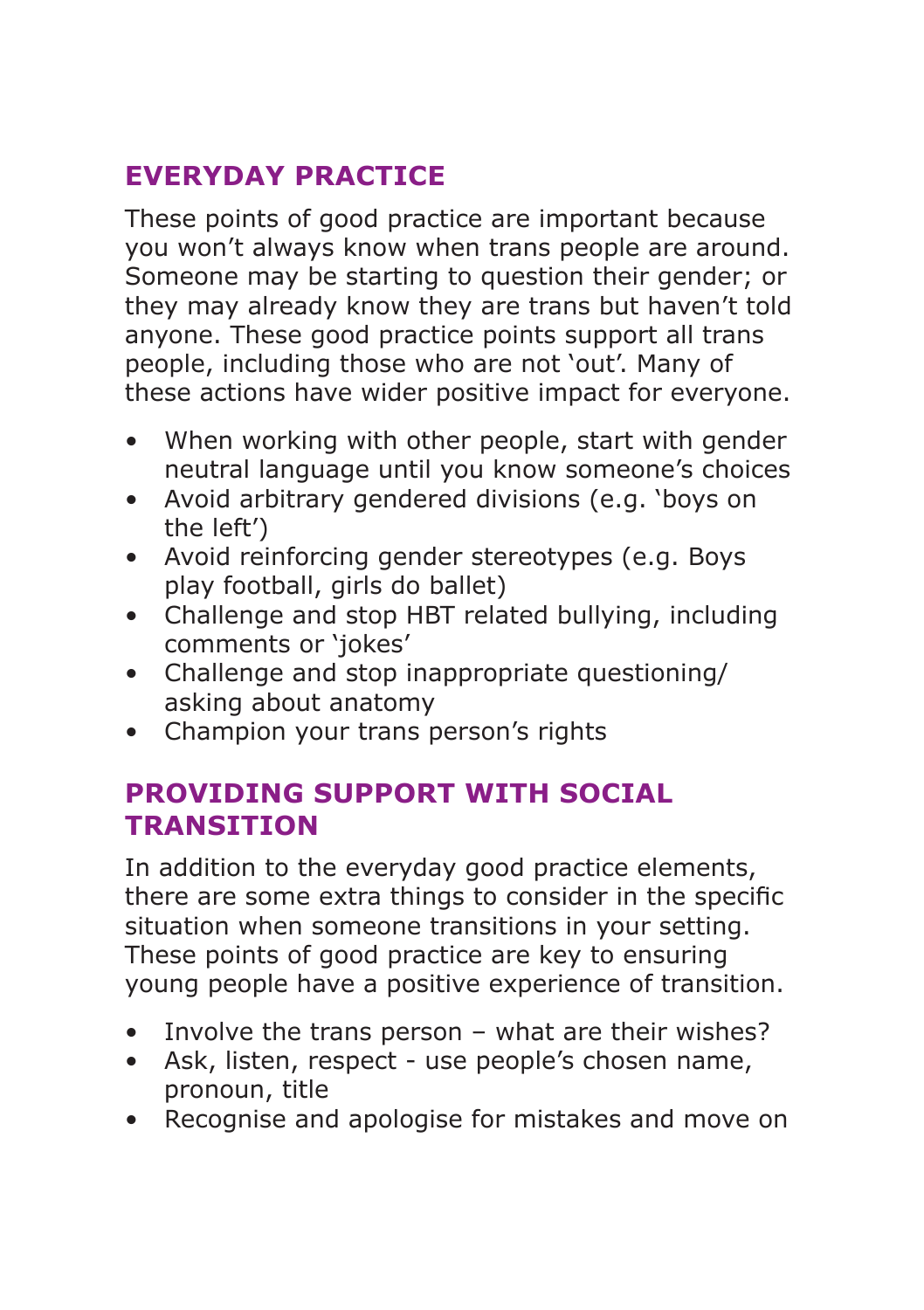- Take confidentiality seriously not 'outing' people unnecessarily
- Provide access to clothing/ uniform/ sports kit that corresponds to the person's gender identity and/or those that the young person wishes
- Ensure full access to experiences (trips, sports, social activities)
- Provide access to toilets / changing facilities that corresponds to the person's gender identity and/or those that the young person wishes

# **THE WIDER SETTING**

All of the above points of good practice sit within the wider context and ethos of your educational setting. These underpin good practice and give you firm foundations to fall back on if needed, so those need to be trans inclusive too.

- Create a supportive environment where the person feels emotionally and physically safe
- Make sure your policies and procedures cover trans people, including what happens if someone transitions when part of your educational institute
- Provide a named support person to go to with worries
- Encourage / support your staff with education and training on equality, diversity and inclusion issues
- Get support from your local authority and cluster leadership as well as local and national third sector provision